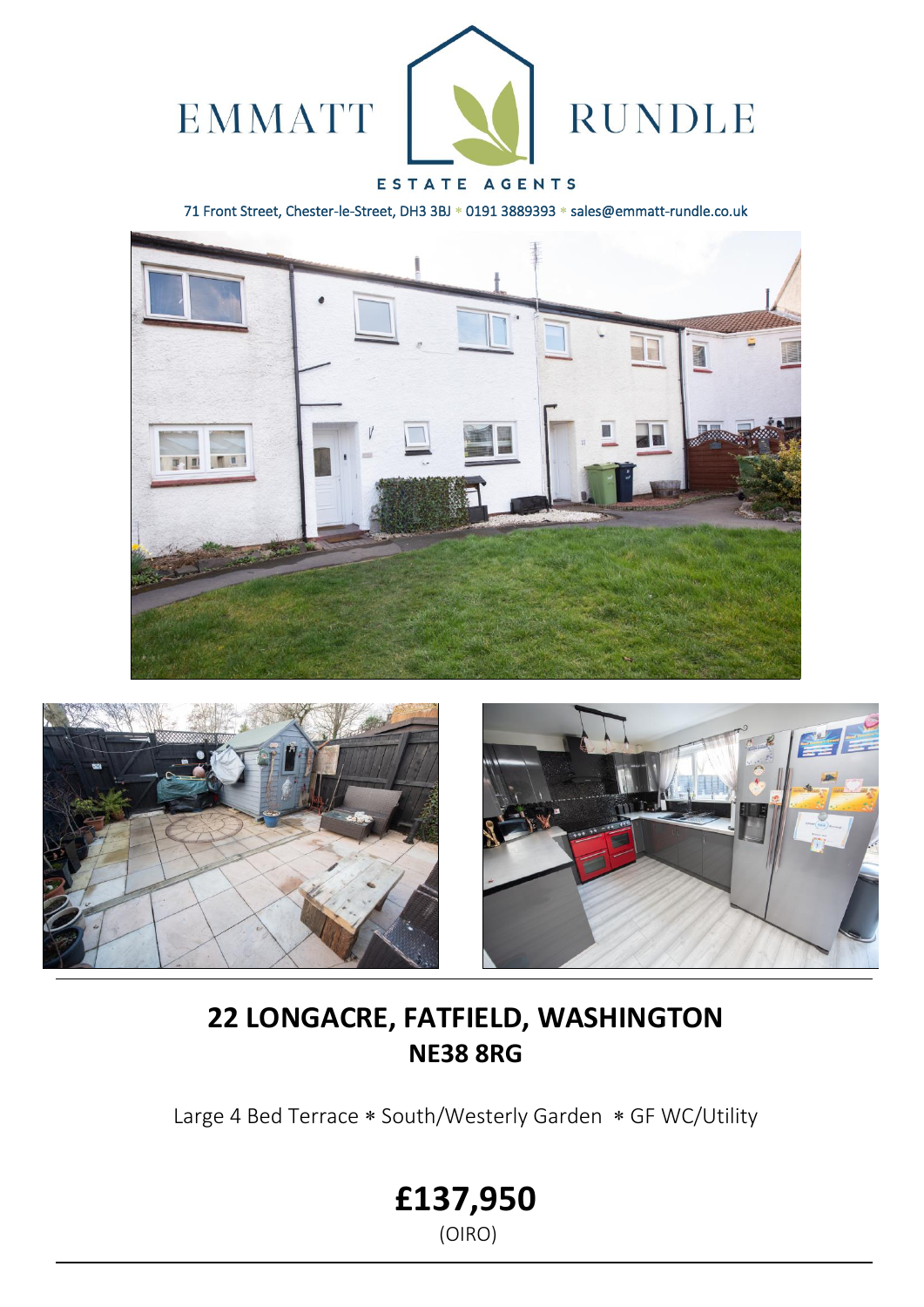#### DESCRIPTION

A four bedroom family sized house offering spacious well-appointed accommodation spread over three floors. The property is situated in this popular area and provides easy access to schools and transport links. The accommodation has been improved and refurbished to a high standard throughout with a host of attractive features including large lounge, well-appointed kitchen/dining room with French doors to private enclosed garden, enjoying a sunny south westerly aspect, additional ground floor WC doubling as a utility room, together with superb family bathroom with full suite in white and separate shower cubicle. There is the advantage of gas central heating via combi boiler and UPVC double glazing.

TENURE - Freehold

GROUND FLOOR

ENTRANCE VESTIBULE UPVC door

CLOAKROOM/UTILITY **CLOAKROOM/UTILITY WG**, laminate flooring

### KITCHEN/DINING ROOM

17'6" (5.33m) x 13'8" (4.17m) at widest A full range of wall & base units in grey, co-ordinating worksurfaces, anthracite sink, mixer tap, cooker hood, tiled splashbacks, vertical anthracite radiator, wood effect laminate flooring, French doors to rear garden (Belling professional range with 7 burners & two ovens negotiable)









BEDROOM 1 9'10" (3m) x 8'5" (2.57m) Venetian blind, panel radiator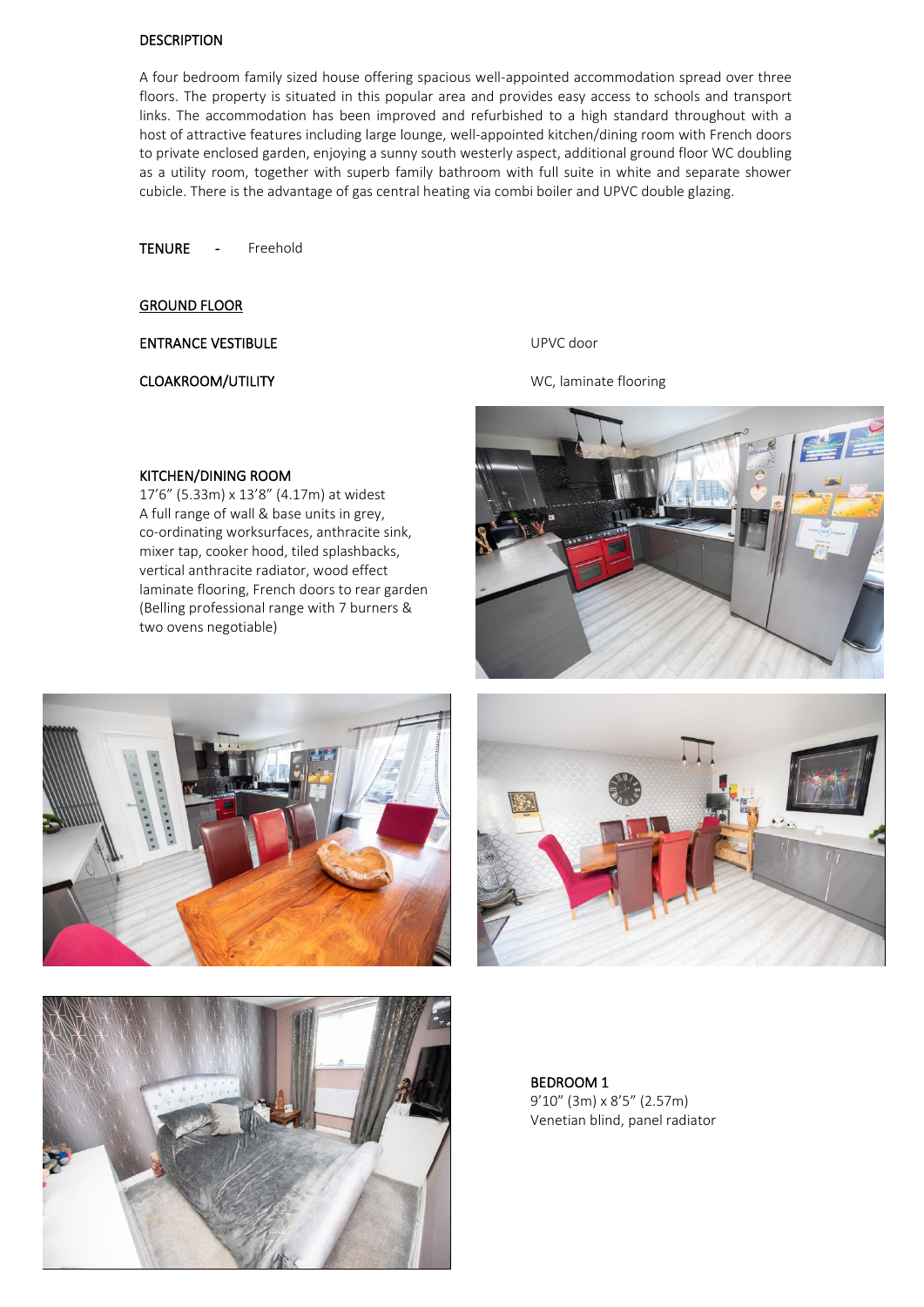# **FIRST FLOOR**

## **LOUNGE**

 $17'6''$  (5.33m) x  $12'7''$  (3.84m) Real wood flooring, radiator







BEDROOM 2 10'11" (3.33m) x 9'8" (2.95m) Venetian blind, radiator

**BATHROOM** 7'6" (2.29m) x 6'1" (1.85m) Full suite in white, bath with centre taps & hand shower, large shower cubicle with chrome combi shower & rainfall fitting, hand basin in vanity unit, WC, ceramic tiled walls & floor, chrome towel radiator